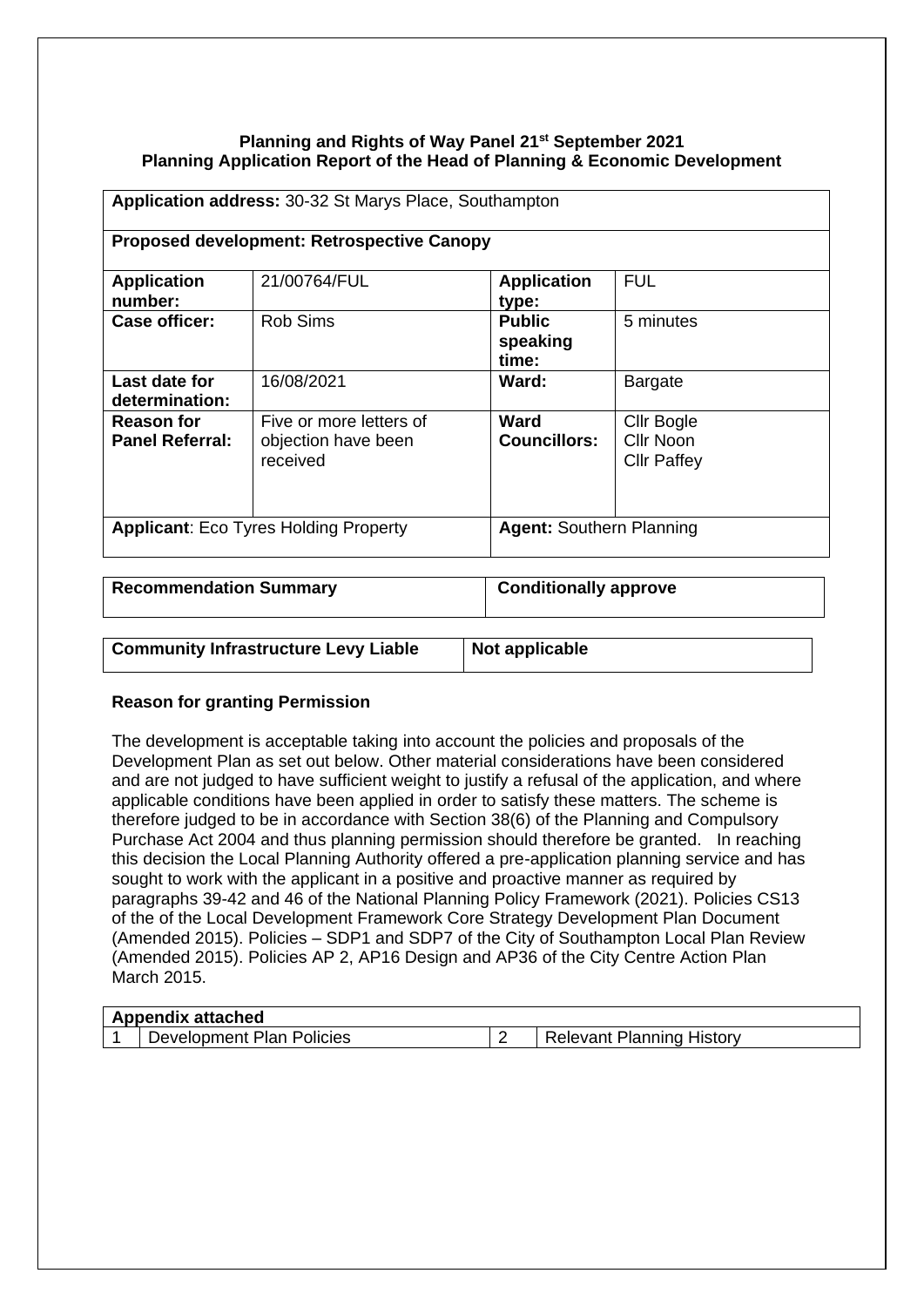# **Recommendation in Full Conditionally approve**

# **1. The site and its context**

1.1 The application site is located to the east of St Marys Place, facing the registered Hoglands Park. The immediate area is predominantly commercial in character, with an office block to the south, a meeting church to the north and a parade of shops/take-a-ways to the east within the same building. There is also an element of residential dwelling/flats close by (behind the site) on St Marys Street, to the northeast and a little distance more to the south. The application site is currently in lawful use as a tyre replacement and car maintenance garage (Eco Tyres). To the front of the site is an area for car parking from which activities associated with the business can take place without restriction through the Planning system.

# **2. Proposal**

2.1 The application is for the retention of a canopy over the existing parking area, measuring 15.5m wide x 11.9m deep x 7.5m high. The framing of the canopy is painted yellow. At present there is no roof to the structure, however it is proposed to cover the roof with transparent sheeting. The sides will remain open.

# **3. Relevant Planning Policy**

- 3.1 The Development Plan for Southampton currently comprises the "saved" policies of the City of Southampton Local Plan Review (as amended 2015) and the City of Southampton Core Strategy (as amended 2015) and the City Centre Action Plan (adopted 2015). The most relevant policies to these proposals are set out at *Appendix 1*.
- 3.2 The National Planning Policy Framework (NPPF) was revised in 2021. Paragraph 219 confirms that, where existing local policies are consistent with the NPPF, they can be afforded due weight in the decision-making process. The Council has reviewed the Development Plan to ensure that it is in compliance with the NPPF and are satisfied that the vast majority of policies accord with the aims of the NPPF and therefore retain their full material weight for decision making purposes, unless otherwise indicated.

# **4. Relevant Planning History**

- 4.1 A schedule of the relevant planning history for the site is set out in *Appendix 2* of this report.
- 4.2 In March 2021 a planning application for the same proposal was refused using delegated powers under application 21/00026/FUL. The reason for refusal was:

*Insufficient information has been submitted by the applicant regarding the function and operational use of the canopy for supporting the requirement of the existing business. The failure to provide this information does not allow an assessment to be undertaken regarding the impacts of the development on noise and disturbance to neighbouring premises, or allow any harm identified to be mitigated. On this basis the application would be contrary to Saved Policy SDP1 of the City of Southampton Local Plan Review (2015) and the guidance contained within the National Planning Policy Framework 2019, in particular paragraph 180.*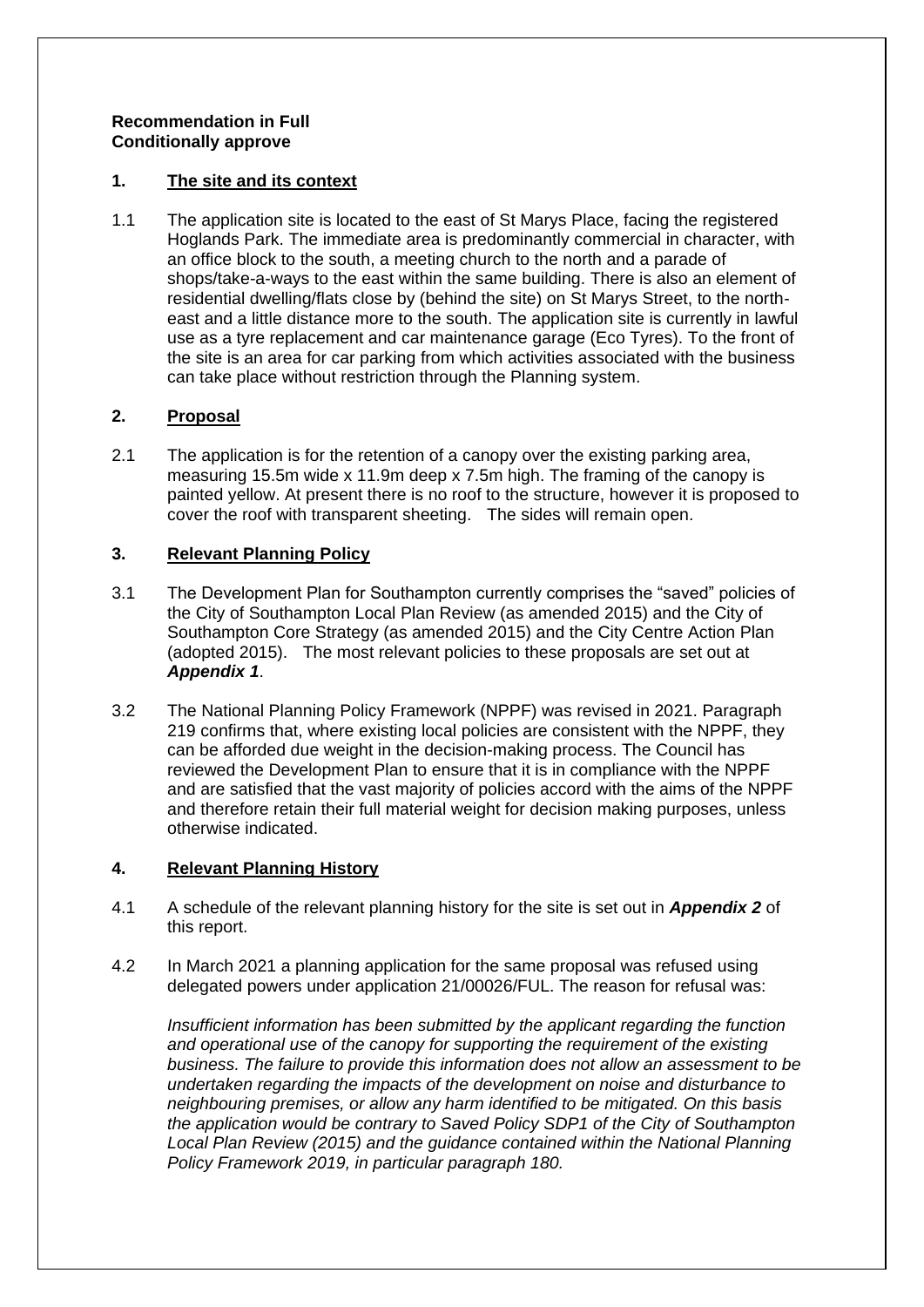4.3 The previous application was refused due to a lack of information regarding the intended use and purpose of the canopy and the subsequent impacts of its function on neighbouring premises. The current application is supported with an acoustic report, prepared by 24 Acoustics, that seeks to address this previous reason for refusal.

# **5. Consultation Responses and Notification Representations**

- 5.1 Following the receipt of the planning application a publicity exercise in line with department procedures was undertaken which included notifying adjoining and nearby landowners and erecting a site notice on **02/07/2021**. At the time of writing the report **7** representations have been received from surrounding property. The following is a summary of the points raised:
- 5.2 The ground and first floor windows sit directly under this canopy and the noise will then be contained under the roof, and directly significantly impact occupiers of the offices and the ability to open the windows and still be able to work/ not effect telephone calls etc. Although the roof will be transparent, this will also impact on the natural light, the view and quality of life for our employees while in the office.

# **Response**

**Impact on noise and amenity to neighbouring premises will be considered in Section 6.4 below.**

5.3 The height of the structure is overpowering and sits over neighbouring windows resulting in noise impacts.

# **Response**

**It is understood that the height of the structure is required by the applicant in order to meet their business demands to accommodate deliveries and customer demands. The following has been provided by the applicant to justify the height of the building:**

*'The reason the canopy is as high as it is, is due to the location we are in.. We are located on a service road which only has parking spaces on one side with high traffic passing by. We get regular deliveries with lorries almost every day of the week. If this was to be carried out on the side of the service road it would block the road for a considerable amount of time so taking other road users into consideration the lorries have to pull in our forecourt and to enable this we have left enough room for them to be able to go under the canopy. This would ensure the passing traffic is moving freely.'*

# **Consultation Responses**

| 5.4 | <b>Consultee</b>             | <b>Comments</b>                                                                                                                                                         |
|-----|------------------------------|-------------------------------------------------------------------------------------------------------------------------------------------------------------------------|
|     | Environmental Health (Noise) | Environmental Health has no objection to the<br>canopy based on the usage as described in the<br>attached noise report (16 tyre changes and<br>minimal use of the lift) |
|     |                              | No complaints have been received about the<br>premises regarding nuisance resulting from its                                                                            |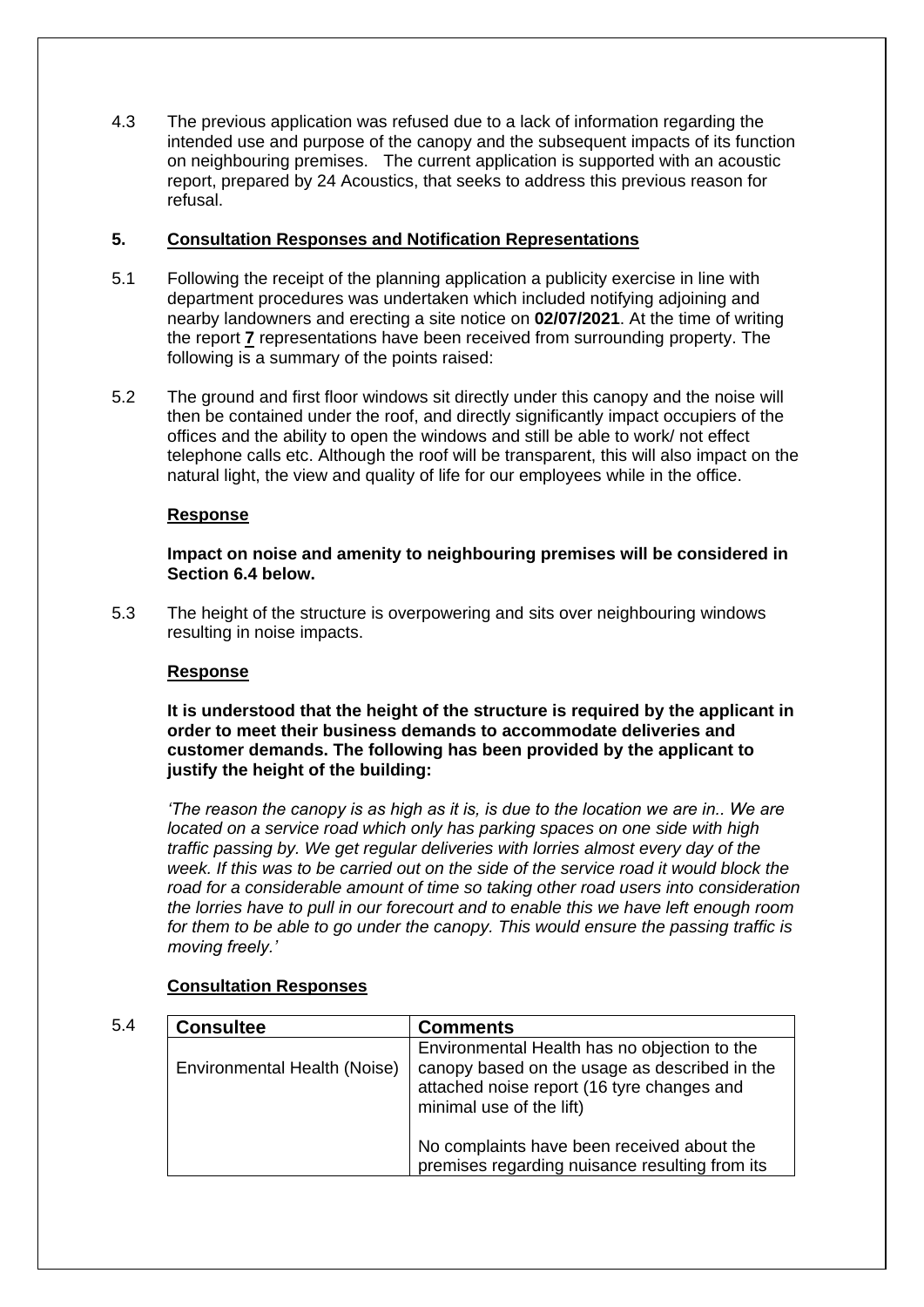| use.                                                                                                                         |
|------------------------------------------------------------------------------------------------------------------------------|
| However EH recommend that the hours of use<br>are conditioned to 09.00 to 17.00 Mon to Fri,<br>09.00 to 16.00 Saturday only. |

# **6.0 Planning Consideration Key Issues**

- 6.1 The key issues for consideration in the determination of this planning application are:
	- The principle of development;
	- Design and effect on character;
	- Impact on noise and amenity;
	- Parking highways and transport

#### 6.2 Principle of Development

- 6.2.1 The proposals relate to the erection of a canopy on a commercial building, located in a commercial area within the defined city centre. The framing and roof structure has already been erected, however the transparent sheeted roof has not been installed. Whilst carrying out development without prior consent is strongly discouraged, this is not in itself a reason to refuse the application. Each application is considered on its own and merits and in accordance with the relevant policies contained in the Development Plan and the guidance contained within the National Planning Policy Framework 2021.
- 6.2.2 Paragraph 81 of the NPPF (2021) states that: '*Planning policies and decisions should help create the conditions in which businesses can invest, expand and adapt. Significant weight should be placed on the need to support economic growth and productivity, taking into account both local business needs and wider opportunities for development.*' Paragraph 187 also states that *'Planning policies and decisions should ensure that new development can be integrated effectively with existing businesses and community facilities.'*
- 6.2.3 According to the applicant's Design and Access Statement, the canopy was constructed primarily to enable the business to operate in all weathers as well as enable social distancing measuring to be incorporated for visitors to the site. It confirms that:
- 6.2.4 '*Prior to the installation of the canopy, tyres were being fitted to cars outside due to*  limited internal space, however only when the weather permitted. The limited *internal space at eco tyres is as a result of the extensive room required to store tyres. All tyres are stored inside the existing premises to reduce the need for additional buildings or outside storage containers. As such, there is a need for additional space to enable the business to operate viably…the intended use beneath the canopy remains the same as prior to its installation. The installation of the canopy is just to allow the business to operate in wet weather conditions, increasing the businesses productivity and providing support for the local economy*.'
- 6.2.5 The principle of providing development in support of existing businesses is acceptable, however the specific impacts of the development on the character and function of the local environment falls for consideration, including the design of the structure, impact on noise and neighbouring occupiers and parking.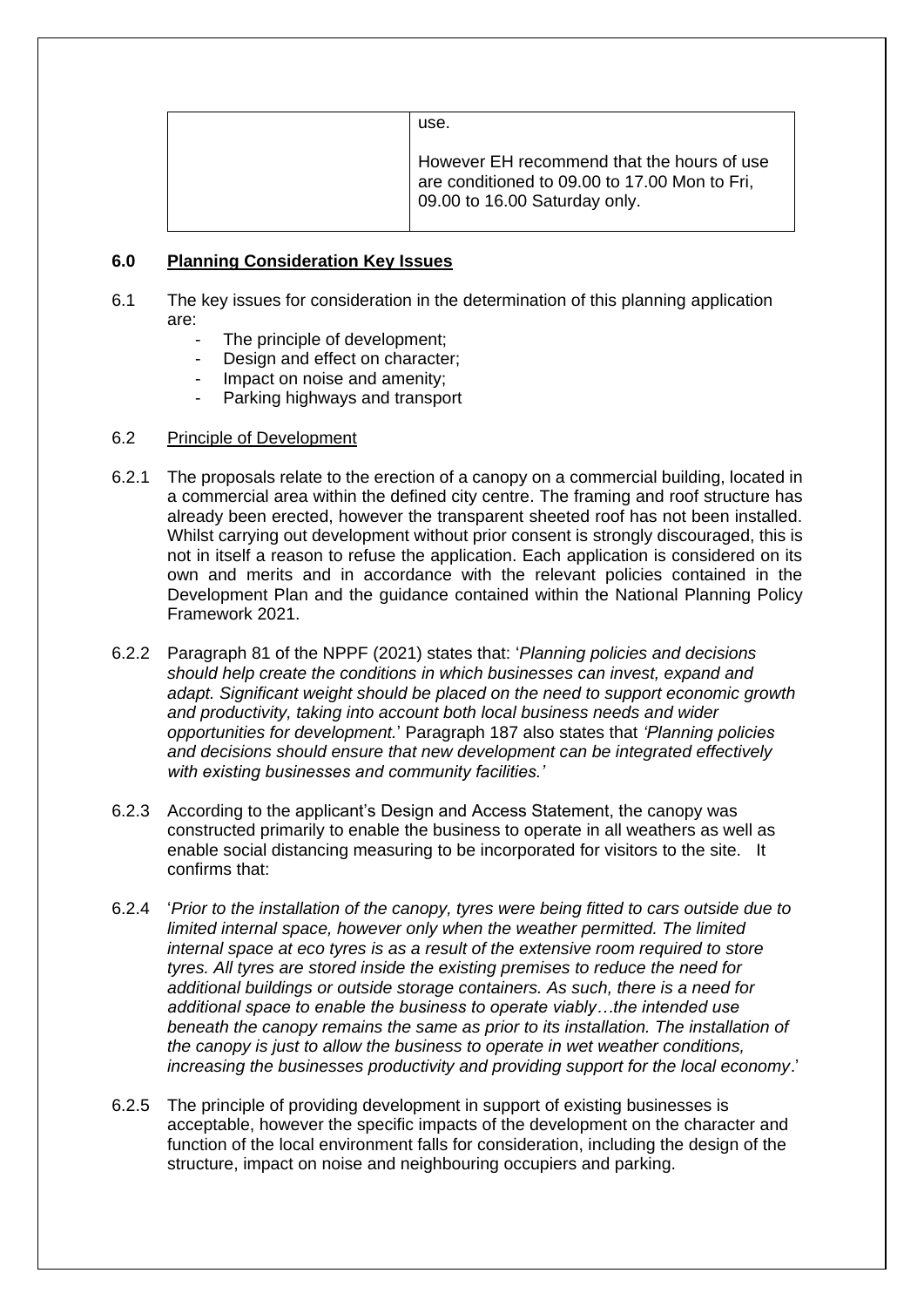#### 6.3 Design and effect on character

- 6.3.1 The site lies to the east of St Marys Place and is prominently visible from Hoglands Park to the west and from north and south on the busy approach to and from the southern part of the City. This part of St Marys Place is commercial in nature, which a range of buildings and uses. The existing use has been in operation for a number of years, as have the other commercial uses in neighbouring units, including the 5 storey office block to the south (Roman Landings) and the car garage and church to the north.
- 6.3.2 In terms of the physical and visual impact of the canopy, the structure would span the full width of the unit and be of a similar height (7.5m). Whilst the painted yellow framing results in a visually prominent addition to the area, it is not considered that the canopy is disproportionately large or obtrusive for the size and operation of the existing business. The size of the structure is justified due to its requirement to allow for the covering of any external area already in use. This would sustain the operation of the existing business without any increase in business hours (the impact of this development in terms of noise and amenity will be considered below), which is supported by Policies AP16 and AP36 of the CCAP and paragraphs 81 and 187 of the NPPF (2021) . When considering the backdrop of the existing commercial business units behind and to immediate sides of the application site, it is not considered that the canopy structure would be out of character or significantly harmful to the visual amenities of the area. On this basis the proposal is considered to be acceptable in terms of its design and appearance.
- 6.3.3 The site lies opposite Hoglands Park which is registered historic park. Whilst the canopy structure would be visible from the park, the size, siting and design of the structure would be seen and absorbed in to the backdrop of the existing commercial development. On this basis it is not considered that the application would result in significantly harm to the setting and appearance of the park and therefore the proposals can be supported in this regard.

# 6.4 Impact on noise and amenity

6.4.1 There are two issues that fall for consideration regarding the impact of the development on neighbouring occupiers: Noise impacts from the external working area; and loss of light and outlook caused by the structure itself. The previous planning application (21/00026/FUL) was submitted without any information regarding the business requirement for the canopy structure. Without this information it was not known what noise impacts the covered workspace would generate especially without an accompanying noise report. The applicant has addressed this reason for refusal by providing more information regarding the use and function of the canopy area and a noise report. The applicant has confirmed that:

*In terms of work undertaken outside, this is principally changing tyres on vehicles and using the ramp to inspect the underneath of vehicles. However, the outside facility is only utilised when there is no space inside the building. On average, 20 tyres a day are changed. The changing of tyres involves the use of an electric wheel nut gun, as opposed to an air gun which would require a compressor and would generate more noise.*

6.4.2 The roof of the structure at 7.5m high spans up to the height of the neighbouring ground and first floor offices (Roman Landing Offices). The applicant has confirmed in their submission that on average 20 tyres (not vehicles) are fitted per day, with 16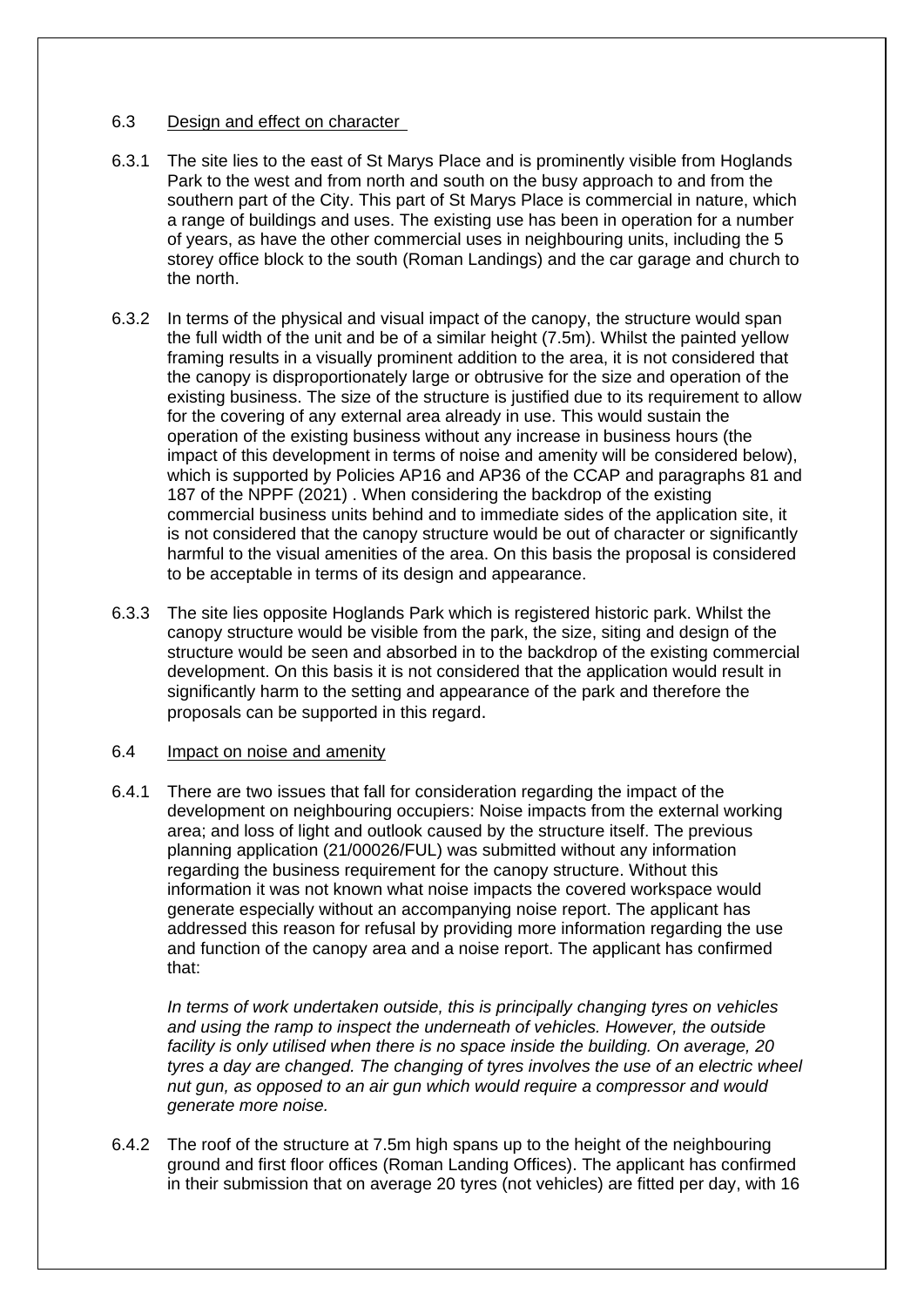tyres fitted in the outside area between the working hours of the business. The canopy structure would allow this operation to take place in wet weather and therefore the frequency of noise outside may increase but would not result in an increase in the volume level of noise. However concerns have been raised by the business occupiers of the neighbouring premises that the addition of a covered roof would result in the containment and amplification of the external noise generated from development.

- 6.4.3 The applicant has submitted a noise report to assess the impact of noise generated from the external area on the three neighbouring premises (Roman Landing Offices, Medway car repair garage and the Church further north). The noise report calculates that the activities underneath the canopy comprise of an average of two tyre changes per hour using an electric wheel nut gun used for less than 30seconds as well an inspection pit lift 2-3 times a day. The noise generated from this activity is estimated between 48-58db. The noise report highlights that the acceptable noise level specified in BS 8233 for open plan offices is of 45 – 50 dB. The particular impact on the northern façade of the Roman Landing buildings is stated to be mitigated by the fact that the windows for these offices were shut at the time of the visit (June 2021) and their letting advertisement stating that these are air conditioned offices. On this basis the Noise Report Consultant concludes that the average internal noise levels from Eco Tyres are likely to be less than 30 dB and therefore in accordance with the noise level standard. The Council's Environmental Health Officer also considers the conclusions of the Noise Report to be accurate and that the development would not result in adverse noise impacts on neighbour amenity subject to the hours of use being restricted in line with the opening hours of the business (09.00 to 17.00 Mon to Fri, 09.00 to 16.00 Saturday only).
- 6.4.4 Notwithstanding that the noise report concludes that the noise generated from the development taking place underneath the canopy would be 58db at the northern façade of the Roman Landings Offices. This would exceed the noise levels under the British standard for open plan offices (45-50db). The impact of these activities on neighbouring premises would be reduced if the windows on the offices remain shut, which the noise report assumes would be the case. However, third party representations state that the windows are opened for ventilation purposes, therefore they do not remain shut all the time. This point is noted and the applicant should not rely on the windows remaining shut to fully mitigate the noise impacts of the development. However, when considering the short duration in which the noise generating sources are in operation, officers consider that the direct noise impacts on neighbour amenity would not be significant. The number of tyre changes in addition to the length of the time of equipment is very short (2mins) over an hour period. This would not warrant significant harm to neighbouring businesses and their day to day operations. Realistically the windows could be open for sustained periods during the warmer months however the office spaces are advertised as being fully air conditioned and therefore allowing internal temperatures to be regulated without the need to open the windows. This reliance and benefit to office occupiers allows the noise impacts of the development to at least be partially mitigated to an acceptable and compliant level. On this basis the proposals are considered to be acceptable in terms of their noise impacts, subject to a condition securing the use of the area in accordance with the specified opening hours.
- 6.4.5 The previous application was refused based on insufficient information with regards to the use and function of the covered area and their impact in terms of noise. Concerns were raised at the time by third parties that the canopy results in loss of light and outlook to their premises, however officers did not consider that this impact would be significant or justify a reason for refusal. Notwithstanding this opinion, Cllrs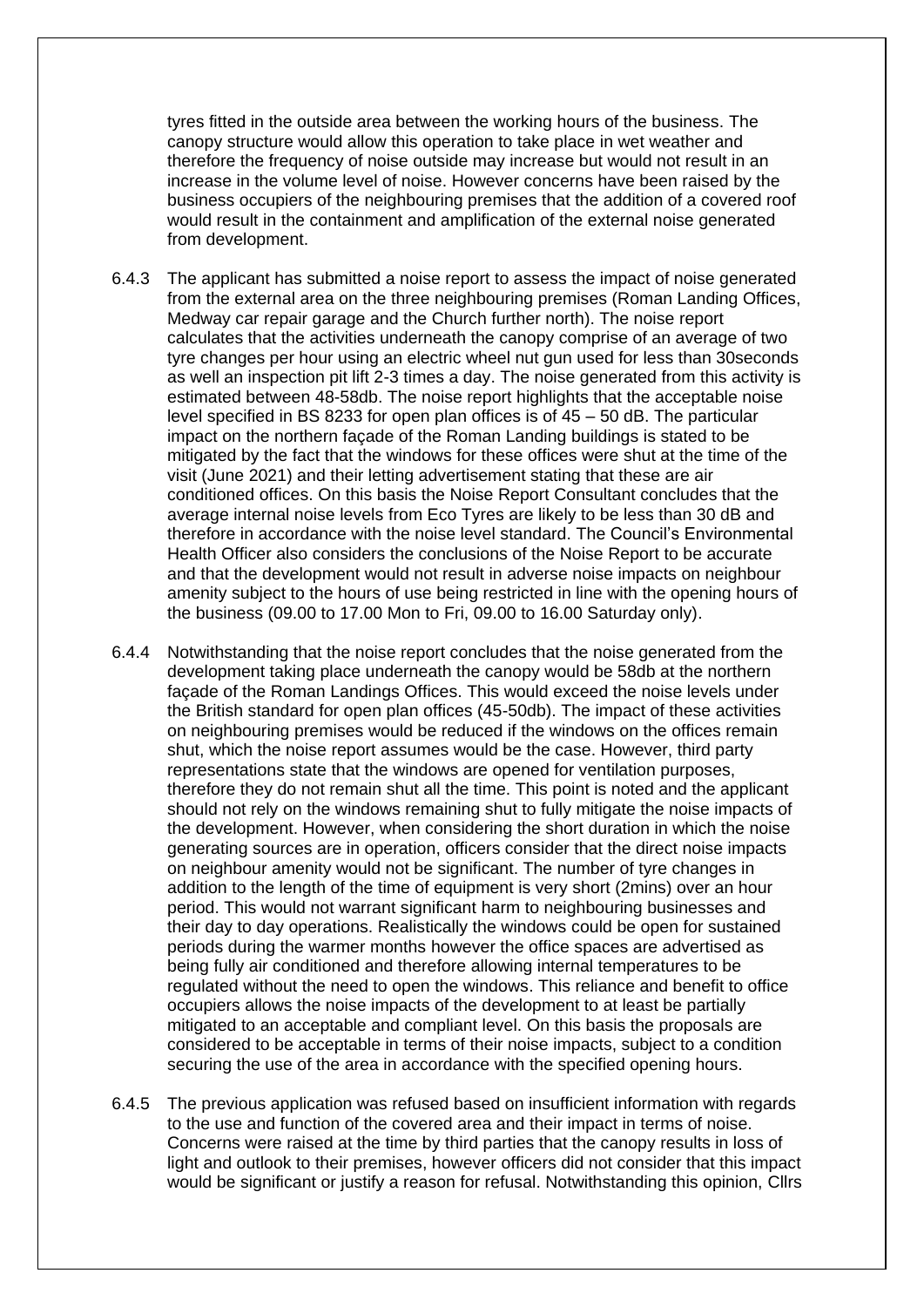are not bound by this previous conclusion nor any subsequent recommendation by officers on this issue or other issues and may determine that the impacts of the development are harmful. Any such conclusion should be taken in the context of the EHO comments and the fact that the existing forecourt could be used for activities associated with the business without restriction.

- 6.4.6 Third parties have raised concerns that the provision of the canopy structure and its roof extending up to the first floor of the neighbouring offices and result in loss of light and outlook from these windows. Notwithstanding that these windows are north facing and do not benefit from a significant amount of sunlight, the close proximity of the structure to the neighbouring building could result in some loss of natural light to the offices. The applicant has attempted to mitigate these concerns through the use of a transparent roof. Officers acknowledge that there would be some reduction in natural light to these offices due to the close proximity of the structure and installation of the roof, despite this being made of a transparent material. However this impact would be limited to only part of the ground and first floor offices. According to the sales brochure for the Roman Landings Offices, offices are let as a whole floor in order to provide an open plan office. This means that each floor is served by other windows further west in the northern façade as well as the western and southern façades, which would provide a significant amount of uninterrupted natural light to this office space. Furthermore, modern office space is typically artificially lit and do not rely upon natural lighting.
- 6.4.7 It is acknowledged by officers that the canopy structure would result in some loss of light and outlook to the northern façade of the Roman Landings offices. However, given that the offices would be served by other windows it is not considered that a reason for refusal on this basis could be justified in this instance. On this basis the application is considered to be acceptable in terms of its impact on amenity of neighbouring occupiers.

#### 6.5 Parking highways and transport

6.5.1 The applicant states that the activities taking place underneath the canopy were previously occurring and that the canopy would enable all year round working. With this in mind it is not considered that the application results in any material increase in parking and transport activity and, therefore, the proposals are acceptable in this regard.

# **7. Summary**

7.1 The application seeks approval for a retrospective canopy structure, already constructed except for the roof, which would be a transparent sheeted roof. The canopy structure is not considered to be disproportionate or out of keeping with the character and appearance of the area. The key impact is on the noise and amenity of the neighbouring business, Roman Landings. A noise report has been submitted, which demonstrates the impact of noise taking place underneath the canopy would not be significant. Whilst it is acknowledged that the height and close proximity of the structure would result in a loss of light and outlook to the ground and first floor of Roman Landings. However it is not considered that a reason for refusal could be substantiated in this instance given that each floor is served by a number of other windows with better orientation for receiving natural light. Furthermore, the application proposals would support and sustain the existing business, which is supported by paragraphs 81 and 187 of the NPPF. This would represent a benefit of the proposals and attracts weight against the lack of a justified reason for refusal for impacts of light and amenity of the offices. Overall it is not considered that the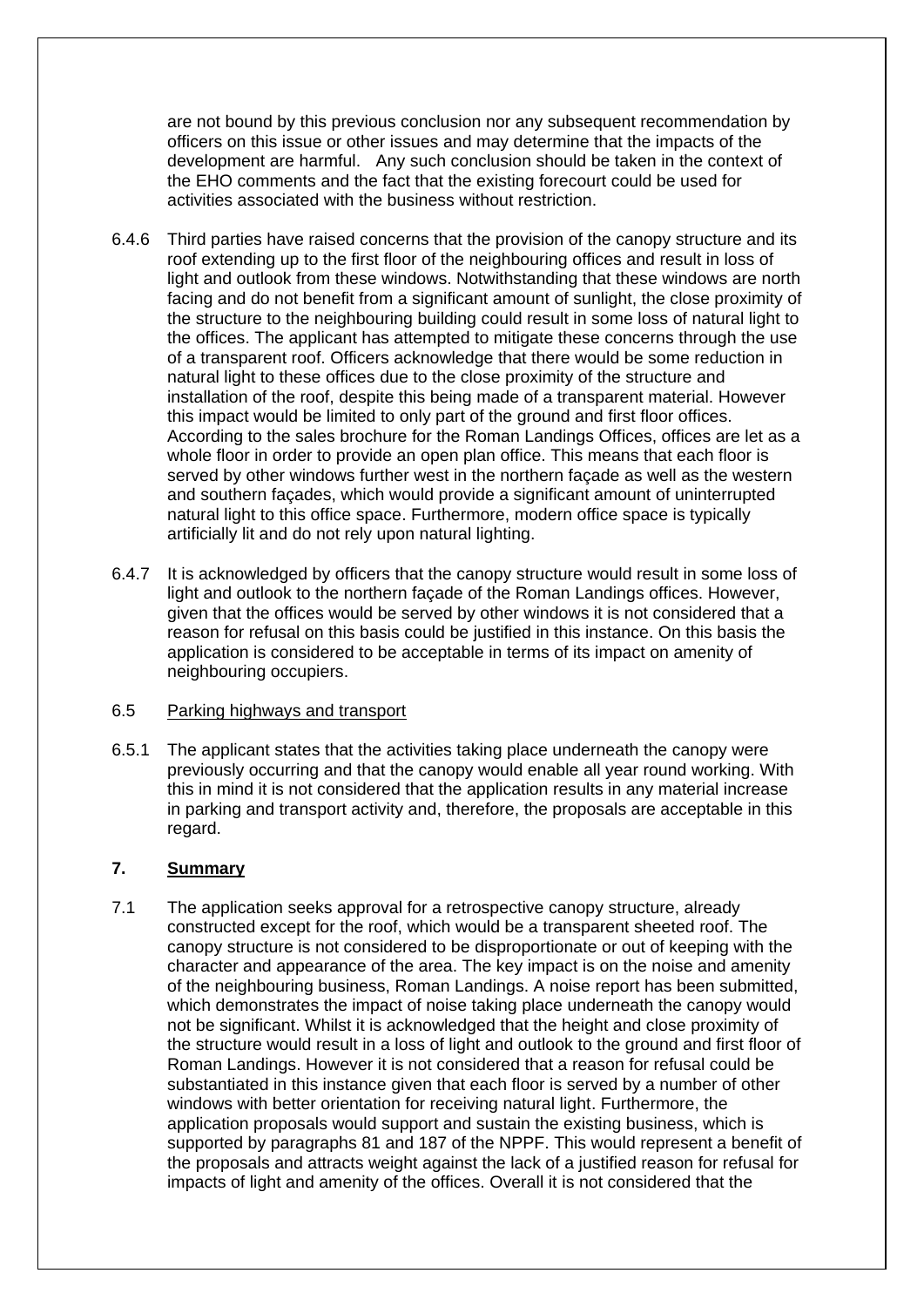proposals would result in significant harm for the reasons stated above and therefore the application is recommended for approval.

#### **8. Conclusion**

8.1 It is recommended that planning permission be granted subject to the list of conditions set out below.

#### **Local Government (Access to Information) Act 1985 Documents used in the preparation of this report Background Papers**

1. (a) (b) (c) (d) 2. (b) (c) (d) (e) (f) (g) 4.(f) (g) (vv) 6. (a) (b) 7. (a)

# **RS for 21/09/2021 PROW Panel**

# **PLANNING CONDITIONS**

#### 1. Approved Plans

The development hereby permitted shall be carried out in accordance with the approved plans listed in the schedule attached below, unless otherwise agreed in writing with the Local Planning Authority.

Reason: For the avoidance of doubt and in the interests of proper planning.

#### 2. Hours of Use (Performance Condition)

The commercial use taking place underneath the canopy hereby permitted shall not operate outside the following hours:

| Monday to Fridays | 09:00 to 17:00 hours |
|-------------------|----------------------|
| Saturdays         | 09:00 to 16:00 hours |

Reason: To protect the amenities of the occupiers of existing nearby residential properties.

#### 3. Materials as specified

The materials and finishes to be used for the roof of the building hereby permitted shall match those specified on the application form and approved plans. The proposed roof shall be installed within three months from the date of this permission in accordance with the agreed details.

Reason: To enable the Local Planning Authority to control the development in detail in the interest of the visual amenities of the locality and to endeavour to achieve a building of high visual quality and satisfactory visual relationship of the new development to the existing.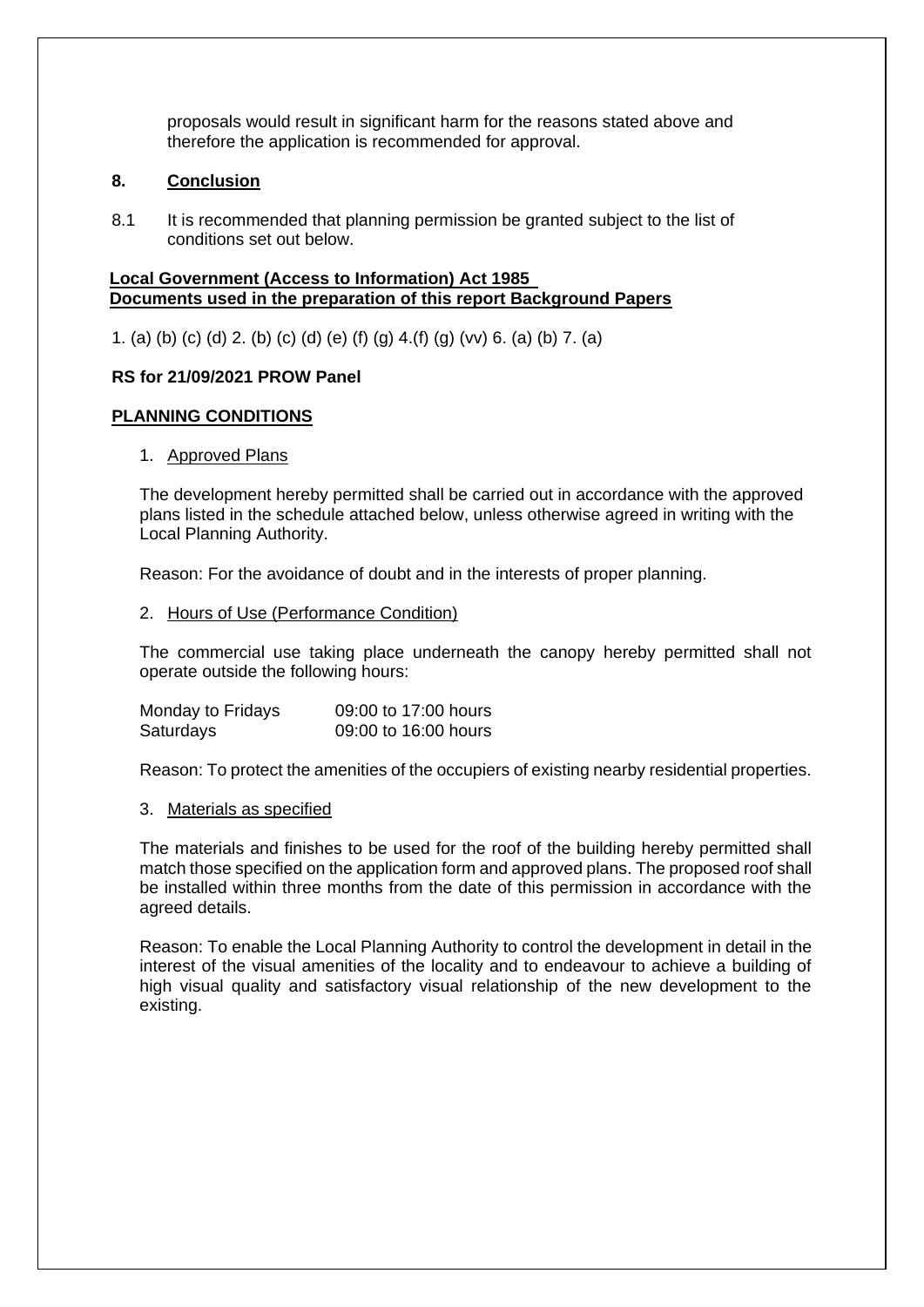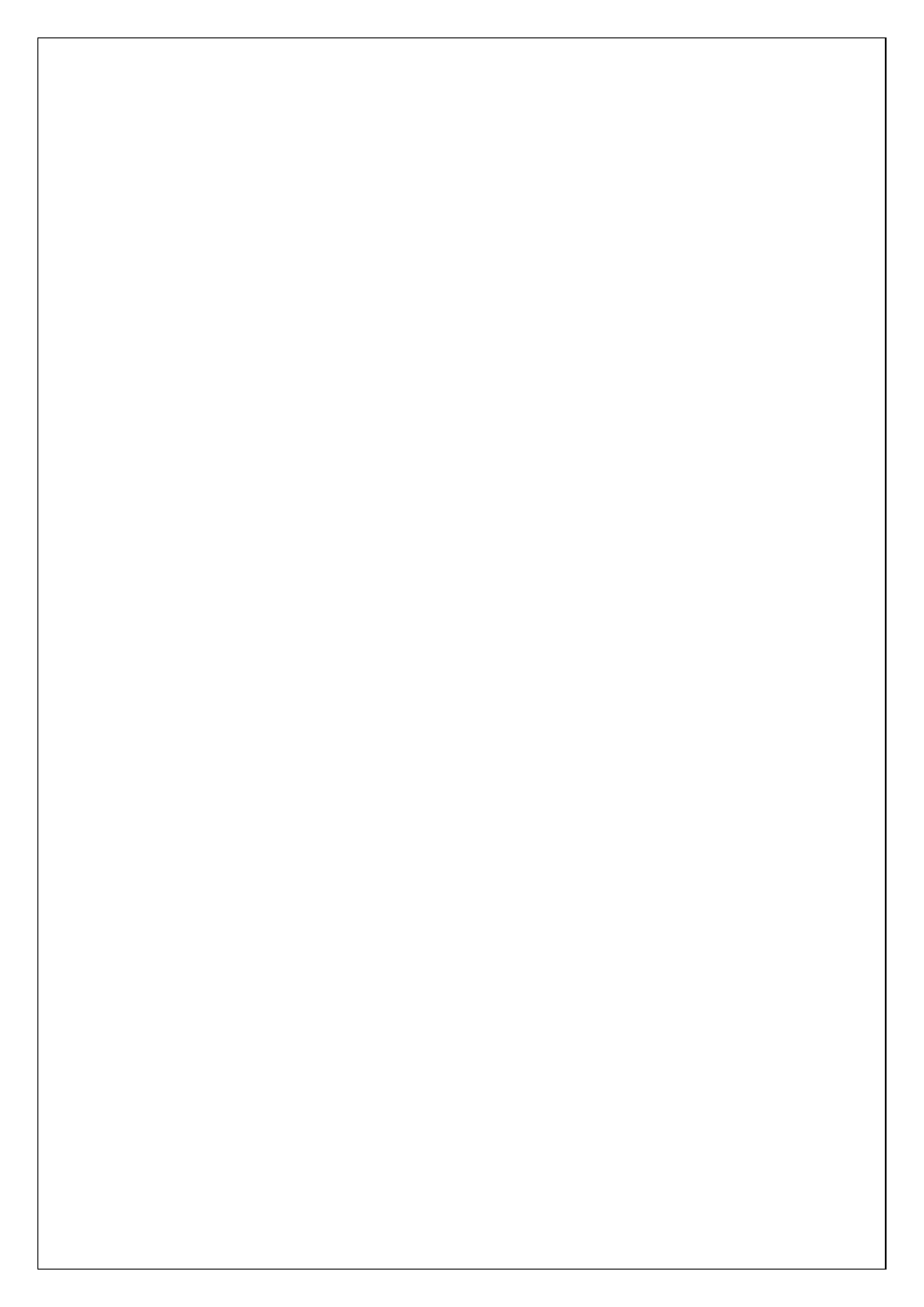#### **Application** 21/00764/FUL **APPENDIX 1**

### **POLICY CONTEXT**

#### Summary:

The most relevant Development Plan policies are highlighted below:

Policy CS13 of the adopted Core Strategy states development should "respond positively and integrate with its local surroundings".

Policy SDP1 of the City Local Plan states that Planning Permission will only be granted for development which does not unacceptably affect the health, safety and amenity of the city and its citizens; and contributes, where appropriate, to a complementary mix of uses.

Policy SDP7 seeks to prevent "development which would cause material harm to the character and/or appearance of an area".

Policy AP16 (Design of the City Centre Action Plan (CCAP) seeks to ensure Development in the city centre will deliver the highest standards of sustainable development and design by: relating well to the predominant scale and mass of existing buildings in the street, and be of an adaptable form to respond to future uses; strengthen the unique distinctiveness of the city's heritage, through use of proportions, plot widths, contemporary interpretations of architectural and landscape styles and features, materials and colours that reflect the individual local characteristics of the urban quarters; and respect the existing residential amenity of neighbouring property and provide safe access and external defensible space where practical

The site also lies in the area defined under Policy AP 36 for St Mary Street and Northam Road. The policy seeks to 'retain commercial uses in the core of St Mary Street and meet the need for local convenience retailing and services whilst providing more flexibility in terms of land uses outside the shopping area. All redevelopment must respect the character of the area and preserve strategic views within and across St Marys. In order to improve linkages into the city centre core, the Council will work to reduce the severance of Kingsway and St Marys Place and improve crossings to St Mary Street as part of the redevelopment of the East Street Centre…'

Core Strategy - (as amended 2015)

- CS1 City Centre Approach
- CS6 Economic Growth
- CS7 Safeguarding Employment Sites
- CS13 Fundamentals of Design

City of Southampton Local Plan Review – (as amended 2015)

- SDP1 Quality of Development
- SDP5 Parking
- SDP9 Scale, Massing & Appearance
- SDP10 Safety & Security
- SDP11 Accessibility & Movement
- SDP16 Noise
- SDP17 Lighting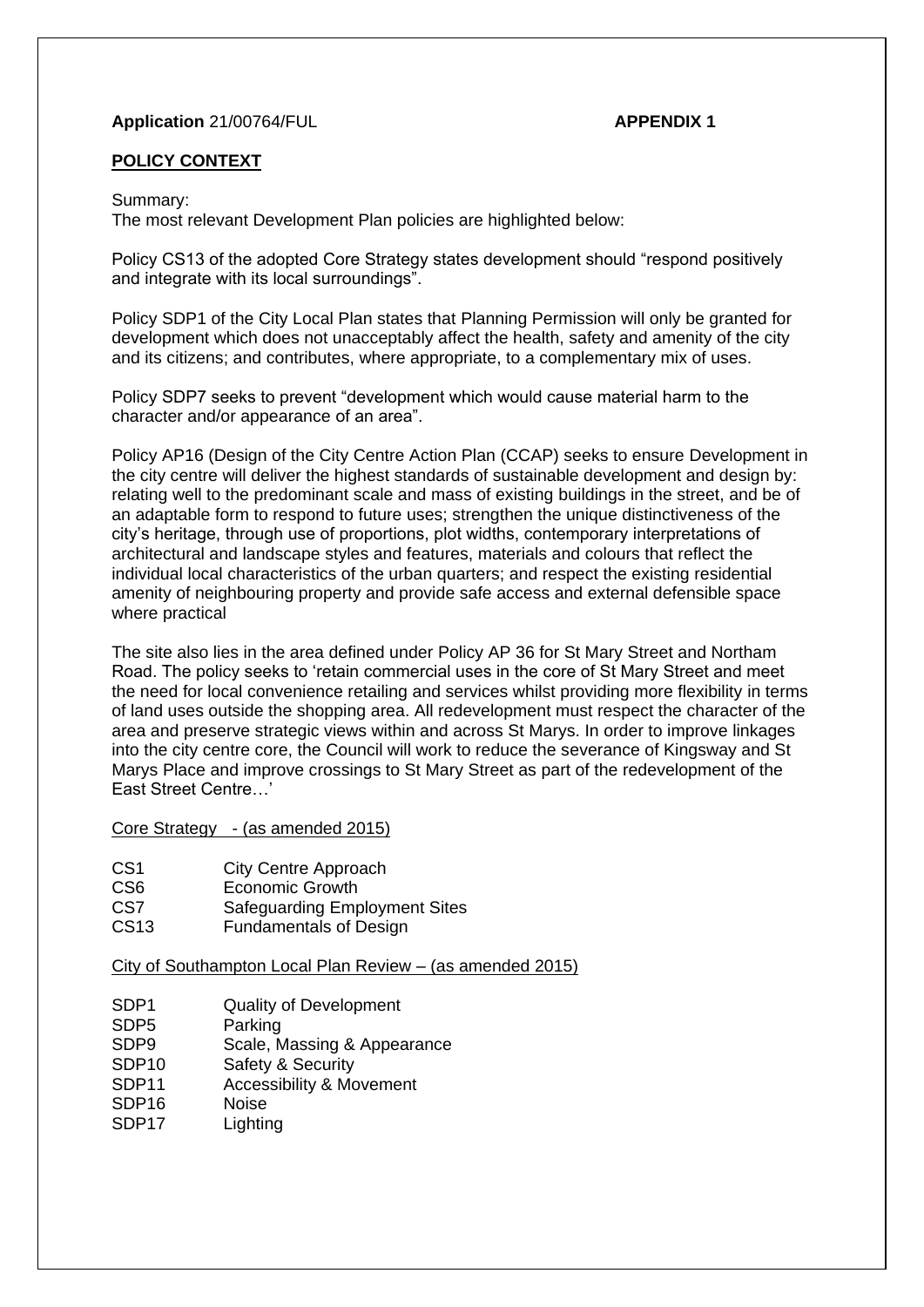City Centre Action Plan - March 2015

| AP <sub>2</sub> | <b>Existing offices</b> |
|-----------------|-------------------------|
| AP 16           | Design                  |

AP 36 St Mary Street and Northam Road

**Other Relevant Guidance** 

The National Planning Policy Framework (2021)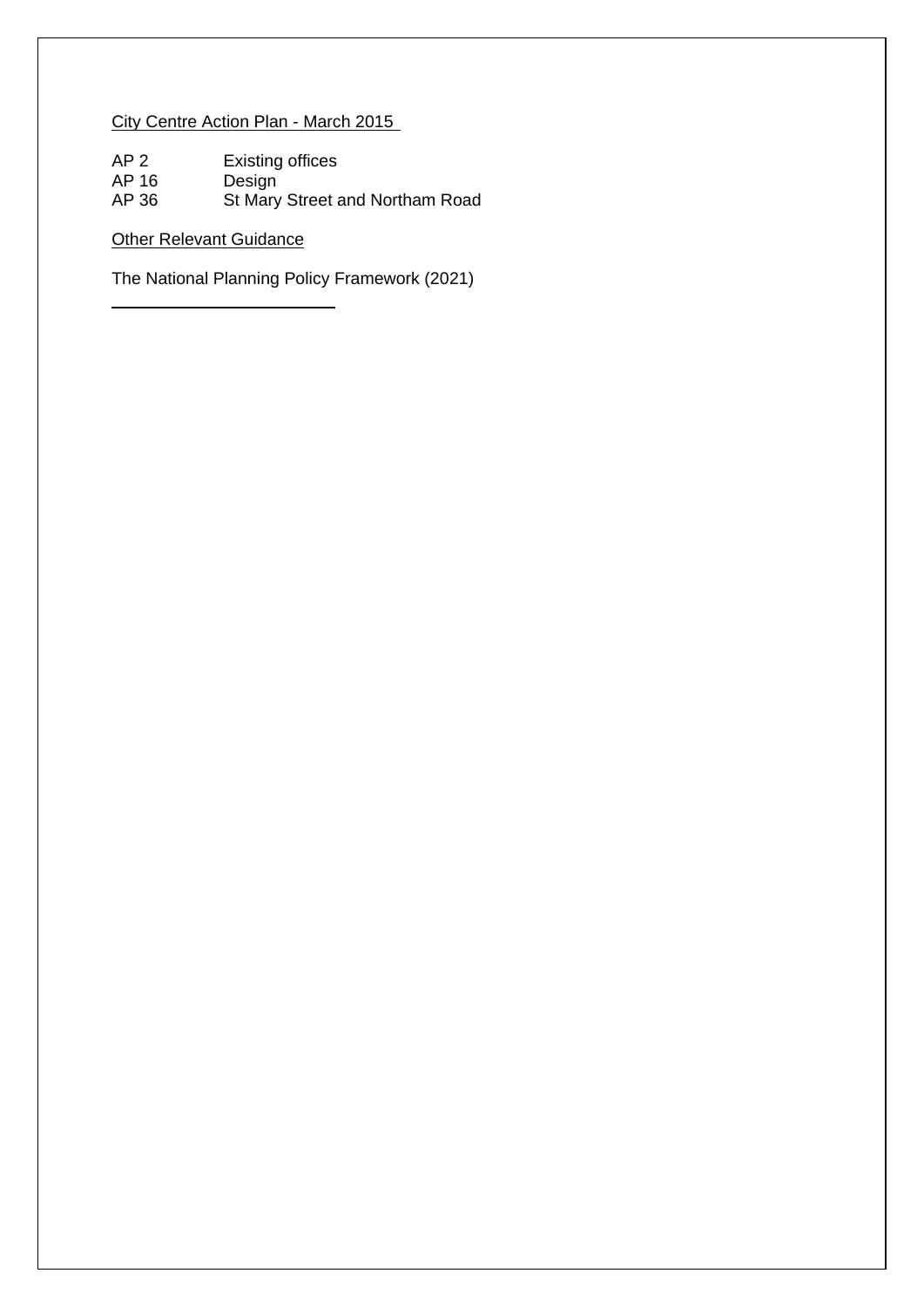# **Application** 21/00764/FUL **APPENDIX 2**

# **Relevant Planning History**

| <b>Case Ref</b> | <b>Proposal</b>                                                                                                                   | <b>Decision</b>           | <b>Date</b> |
|-----------------|-----------------------------------------------------------------------------------------------------------------------------------|---------------------------|-------------|
| 871581/E        | Change of use from retail to workshop for<br>servicing cars and light vehicles at Unit B,<br>Kingsgate Centre                     | Application<br>Refused    | 16.12.1987  |
| 06/00403/FUL    | Retrospective application for the siting of a<br>mobile food takeaway van in the car park<br>between 21.00 hours and 05.00 hours. |                           | 09.05.2006  |
| 14/01628/ADV    | Advertisement application for 1 x<br>externally illuminated fascia sign and 1 x<br>externally illuminated hanging sign            | Conditionally<br>Approved | 20.11.2014  |
| 21/00026/FUL    | Retrospective canopy.                                                                                                             | Application<br>Refused    | 10.03.2021  |